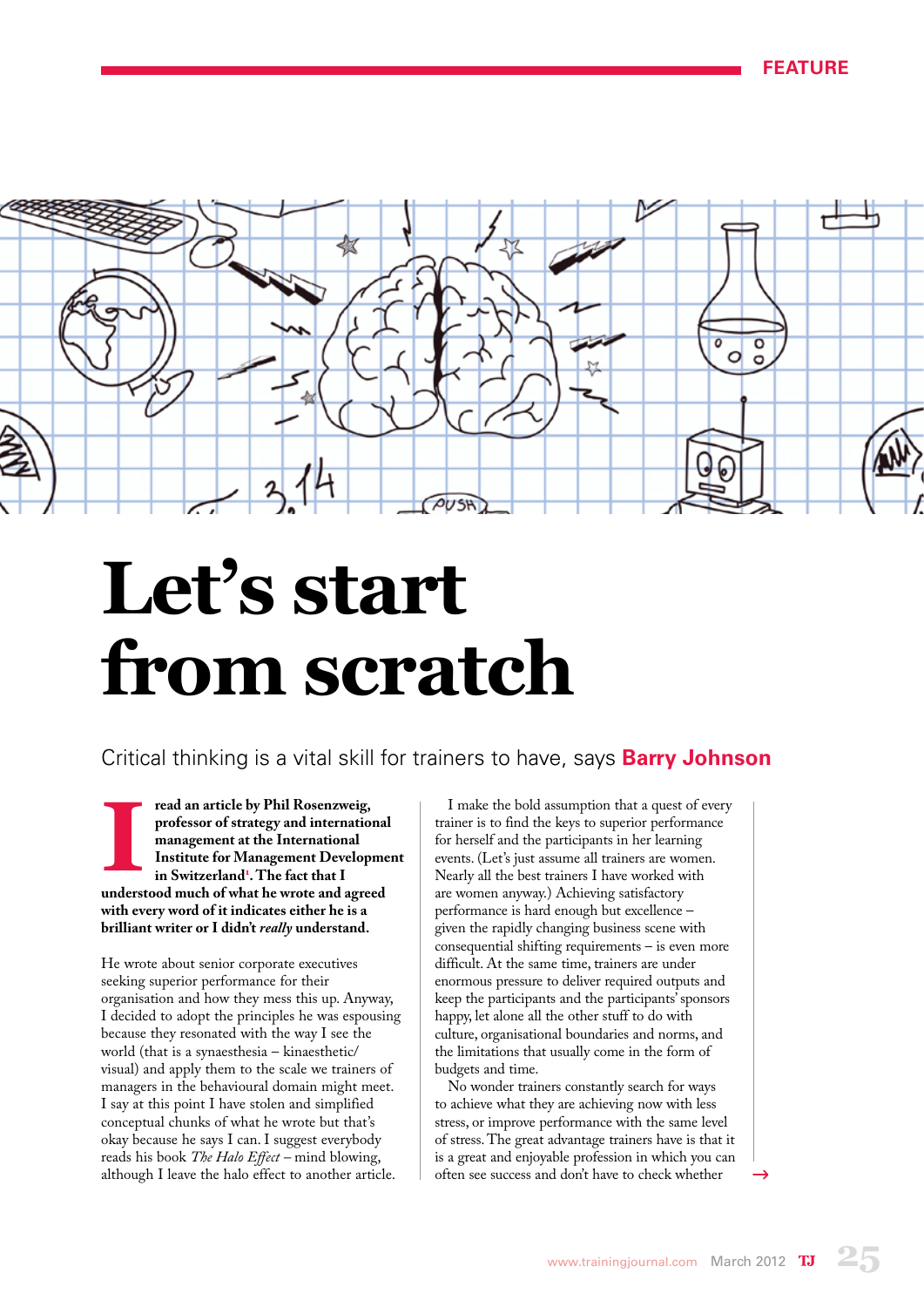#### **Feature**

you have succeeded or failed from some numbers on a computer screen.

Many trainers, despite their good intentions, look in the wrong places for the insights that will deliver an edge. Too often they reach for books and articles that promise a reliable path to high performance. Over the past decade, some of the most popular training books and articles have claimed to reveal the "blueprint for outstanding success", "the way to move from good to great" or "how to plan your way to success" or to motivate Gladys to be a star or… well, you have read this stuff and I bet, like me, sometimes you have believed it. If you are as cynical as I am, you might have believed only some of it.

At first glance, many of the pronouncements in such works look entirely credible. It is often claimed they are based on extensive data and, in the best of them, the statements made appear to be the result of rigorous analysis. Thousands of trainers read them, eager to apply these keys to success to their own trainer's tool kit.

"Unfortunately, many of the studies are deeply flawed and based on questionable data that can lead to erroneous conclusions," says Rosenzweig in his *McKinsey Quarterly* article. This last sentence is the one that rang bells for me even though its target was the writing about managing.

Wow, Barry! Surely we need methods and surely some of the methods proposed are valuable and do lead to improved trainer performance and learners learning? Yes, I agree. I'm agreeing with myself and I hope that counts as valid.

The issue is that, in promoting ideas, authors obscure a more basic truth – namely that, in the organisational world, success is the result of uncertainty and shaped, in large part, by factors outside our control (well that is my experience). In one major international company that was unfortunate enough to employ me for 16 years, we called it "living with ambiguity"; the less kind called it "the blind leading the blind". In this real world, given the conflicting dynamics, even seemingly good choices didn't always lead to favourable outcomes.

Rather than succumb to the hyperbole (crap) and false promises (lies) found in some misapplied behavioural and management writing, we trainers, perhaps, would do far better to improve our powers of critical thinking. Wise trainers should be able to think clearly about the reality of claims and the reality of their application in specific environments and in the different environments we face on what appears to be the same learning event. Because something works in one place, even if the claim that it worked is true, it does not mean it will work anywhere else.

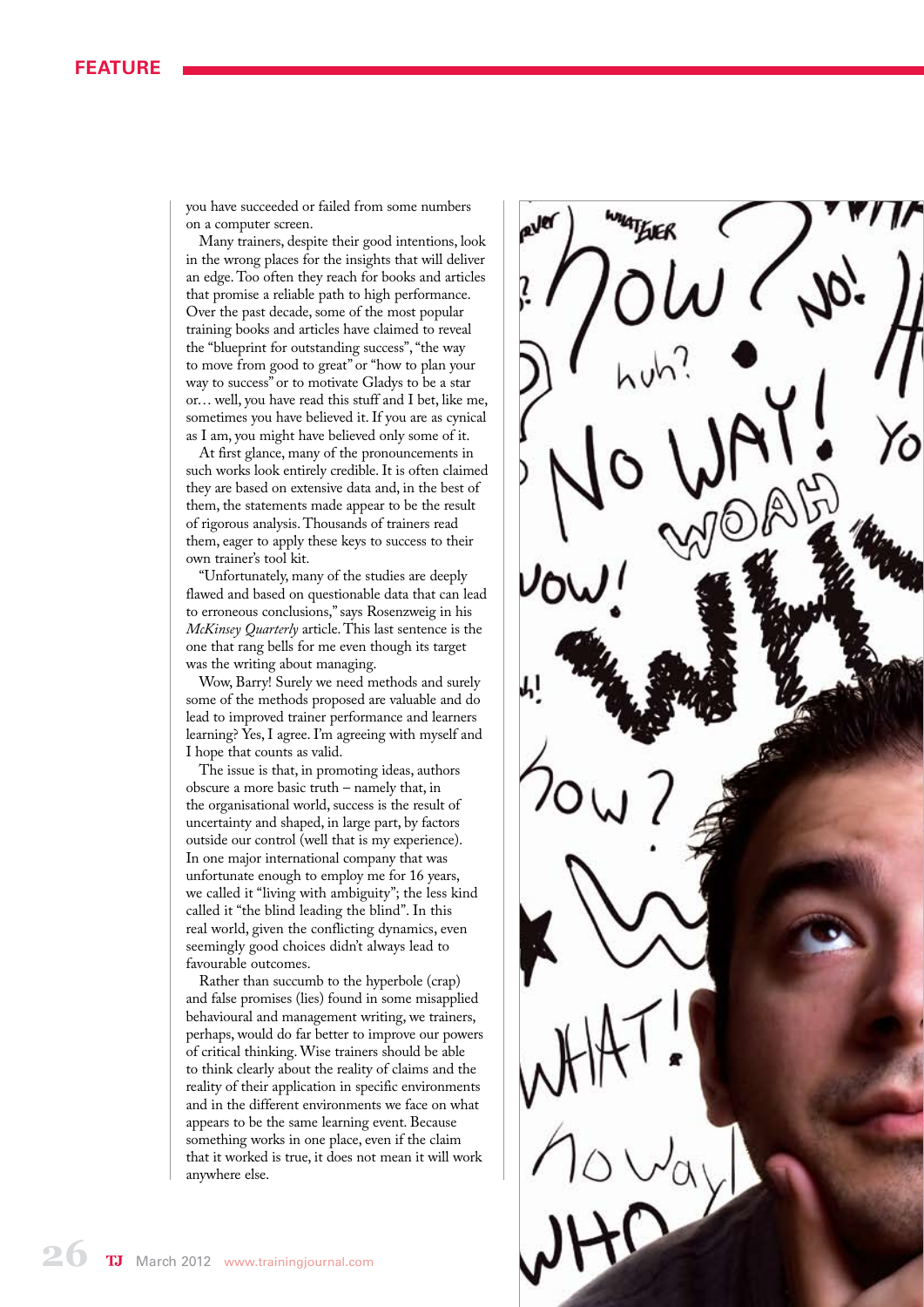Indeed, the capacity for critical thinking is, I believe, an important asset for any trainer one that allows the trainer to shift ground and adopt a totally different approach to the group of participants before her, embracing instead a more realistic understanding of behavioural success and failure. A major irritant of mine was when other managers (normally in the HR function) asked me who else had done something when I was innovating. It was as if somebody else had to do the something before us for us to even try it. Line managers tended not do this, perhaps because, often erroneously, they thought I knew what I was doing.

As a first step, it's important to identify some of the misperceptions and delusions commonly found in the training world. Then, using these insights, we might replace inappropriate thinking with a more acute method of trying realistic approaches and decisions. I often read stuff in modern articles giving the universal solution that I read 30 years ago, which did, in some circumstances, within a particular organisational culture, with a given participant profile, actually work. Universal application of that approach was, to look kindly on the proposal, stupid.

The fact is that many everyday concepts in an organisation – including leadership, values, culture, competences etc – are ambiguous and difficult to define. We often infer perceptions of them from something else, which appears to be more concrete and tangible, like financial performance. It follows that, when words are used, professional trainers will seek the definition used rather than assume it is the same as their definition.

When reading articles, it is advisable to attempt to define what the writer means by the words he is using. If we can't, perhaps we have no basis of understanding. Let me give an example. I was working with a well-known training company. It became clear that its definition of 'training' was what occurred in a training room and 'development' was other learning that occurred outside of the training room – simple. This was very different from my definitions but, if I hadn't sussed out its definition, we could have been at cross-purposes and not even have known.

What I have noticed is that people who are worth paying attention to define the subject words they are using. An example that has stuck with me over the years is "a manager is a person who is accountable for more work than he or she can do alone and who gets some or all of it done through the people in his or her care" (Brown and Jaques). Now, you don't have to agree with this definition but it does create clarity in their writing and is the one I apply to the word 'manager' in this article.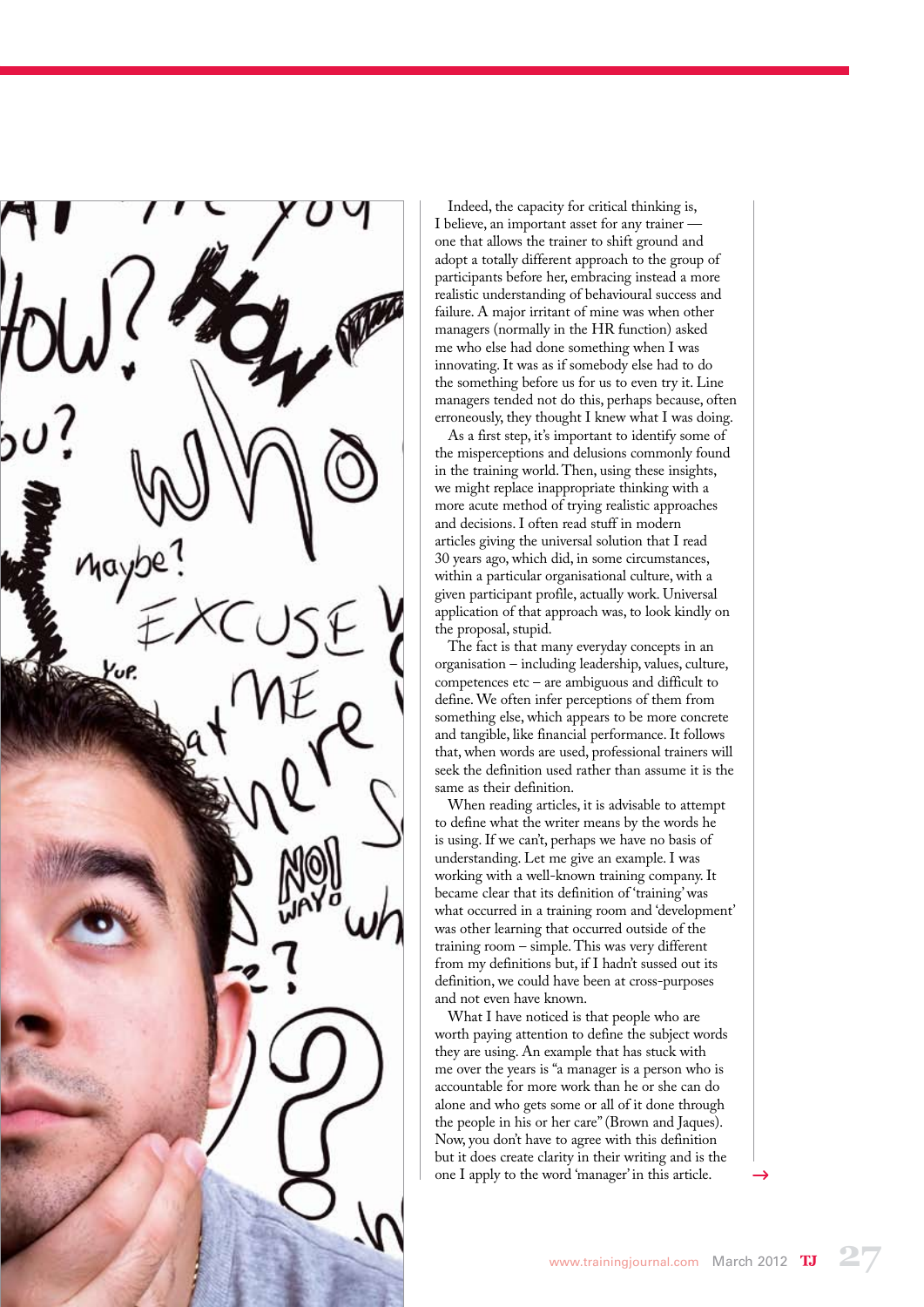## *In a dynamic learning environment, performance is fundamentally relative, not absolute*

You will also note that this definition does eliminate the notion of inter-changeability between manager and leader so the two concepts can be considered separately. "A leader is a person who has followers of their own volition" and that definition may be equally applicable to a manager or to a person who is not a manager.

The application of one's own definitions or views of the world can have devastating consequences. I have met with a situation in which a change of one senior manager in an influential role destroyed a whole structure of training, development and assessment built up over years because she was not in tune with the company's managers. The managers ceased co-operation with her and the damage to the structure was done. This new, very experienced, senior manager had not rigorously analysed why the training, development and selection systems and processes were as they were; what the managers wanted from the training and development department, and why they co-operated so enthusiastically with it. She lacked critical thinking but was an extremely knowledgeable professional.

#### **Reference**

**1** Rosenzweig P "The Halo Effect and Other Managerial Delusions" *McKinsey Quarterly* (2007)

#### **Barry Johnson**

has now retired from Learning Partners but is still working with his former partners on an ad hoc basis. He can be contacted at barryj@learn *ingpartners* co.uk

#### **Critical thinking**

Having faffed around the edges and said that words being used should be defined, let's have a crack at it.

Critical thinking, in general, refers to identifying and questioning assumptions. It is a way of deciding whether a claim is true, false, or sometimes true and sometimes false, or partly true and partly false. Critical thinking is an important component of most professions. It is a part of the education process and is increasingly significant as students progress through higher education.

It is not a pure approach but requires the application of intelligence, logic, challenge and shifting our perspective to gain a different view of what is being said. It requires that the readers understand their own criteria for making judgment and the context of their application of what is being suggested. Simple questions may be *does this article* 

*apply to me or to my operational environment? What are the unstated assumptions and values?* I believe it might be useful for the reader to apply these two questions to what I have written.

Knowing yourself is vital. Ask yourself about yourself *what are my patterns of beliefs?* and *are they beliefs that have been passed on to me through environment or authority, or are they based on wider experience?*

#### **The delusion of absolute performance**

To reiterate, it is my contention that following a given formula can't ensure high performance, and for a simple reason: in a dynamic learning environment, performance is fundamentally relative, not absolute. Success and failure depend not only on a trainer's behaviours and processes but also on those of the encompassing environment and other employees, as well as the trainees and the expectations of their managers within their operating environments.

A training department can improve its operations in many ways – better behavioural repertoire and processes are normally implied but also the 'quality' of the trainees ('quality' in this context is difficult to define but concepts of 'target population' and 'entry level performance' are appropriate), lower cost, faster throughput time, superior asset management and more – but if rivals improve at a faster rate, comparative performance may suffer.

But what do we mean by performance in this context? Clearly no accounting measures would suffice. If we live in a real training environment that is meaningful, it is that the person at the completion of training demonstrates the required behaviours that enable the meeting of job accountabilities. As training is a progressive learning process, the requirement is that the learner is meeting the interim levels of required behaviours at each stage of the training.

The delusion of absolute performance is very important because it suggests that a training department can achieve high performance by following a formula or set of formulae regardless of the actions of the organisational constraints, values, culture, support, investment etc. Once we see that performance is relative, and with a training department this is rarely a direct measure but a comparison with some notional set of measures that are unlikely to be specified, it becomes obvious that a training department can never achieve success simply by following certain steps, no matter how serious its intentions.

High performance comes from doing things better than in the past along a series of dimensions that must be measurable and valid. However, the